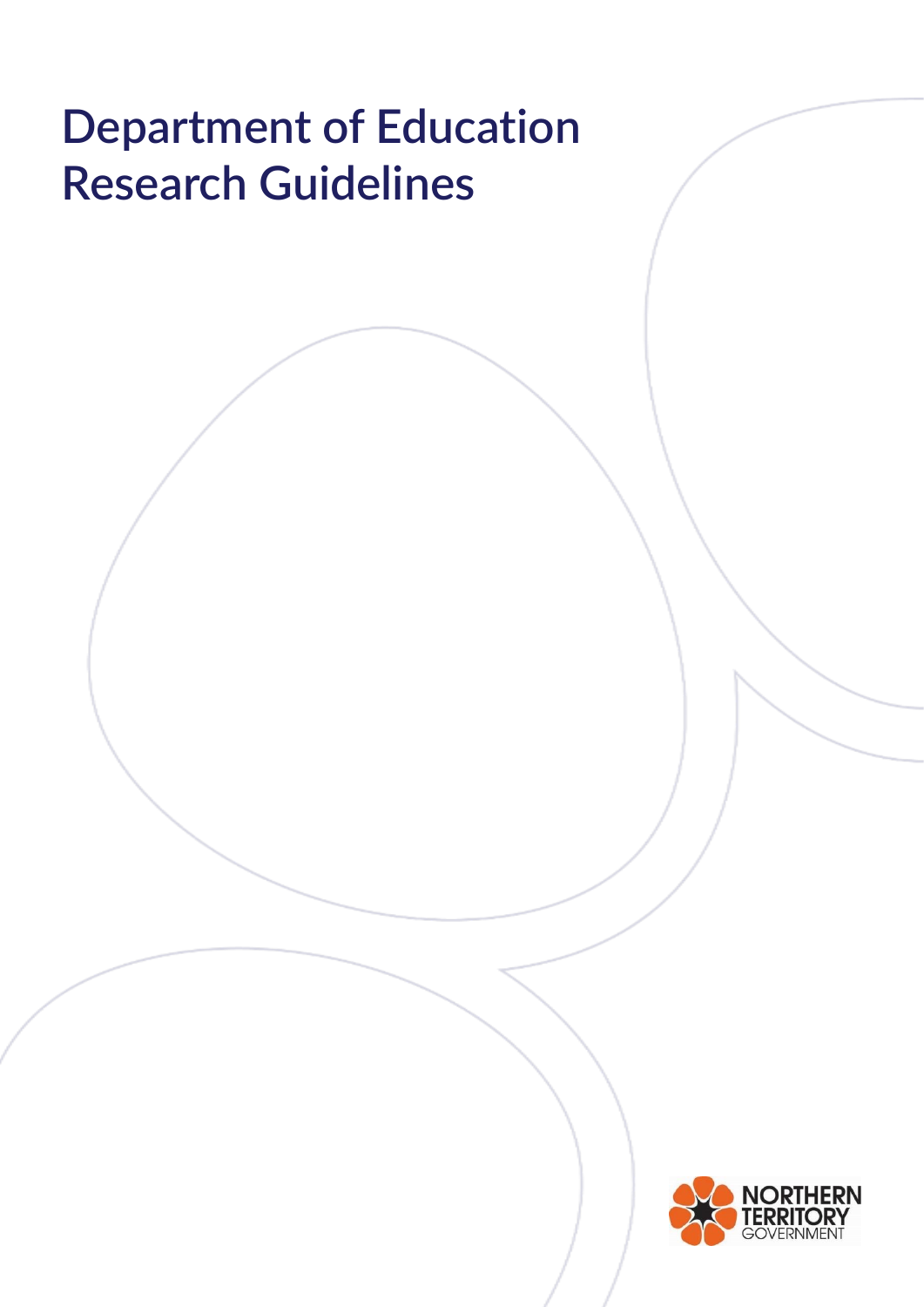| Department of Education<br><b>Research Guidelines</b> |  |  |
|-------------------------------------------------------|--|--|
| <b>Contact details</b><br>Department of Education     |  |  |
| <b>General Manager Strategic Services</b>             |  |  |
| September 2021                                        |  |  |
| <b>Document review</b><br>Annually                    |  |  |
| 50:D19:35340                                          |  |  |
|                                                       |  |  |

| <b>Version</b> | <b>Date</b>   | <b>Author</b>            | <b>Changes made</b>                                                                                                                                                                                      |
|----------------|---------------|--------------------------|----------------------------------------------------------------------------------------------------------------------------------------------------------------------------------------------------------|
| 1.0            | December 2019 | Research<br>Subcommittee | <b>First version</b>                                                                                                                                                                                     |
| 1.1            | May 2021      | <b>TAL Team</b>          | Amendments due to change in governance<br>structure and process, inclusion of<br>standards of evidence and flow of<br>document.<br><b>General Manager Strategic Services</b><br>Approved September 2021. |
|                |               |                          |                                                                                                                                                                                                          |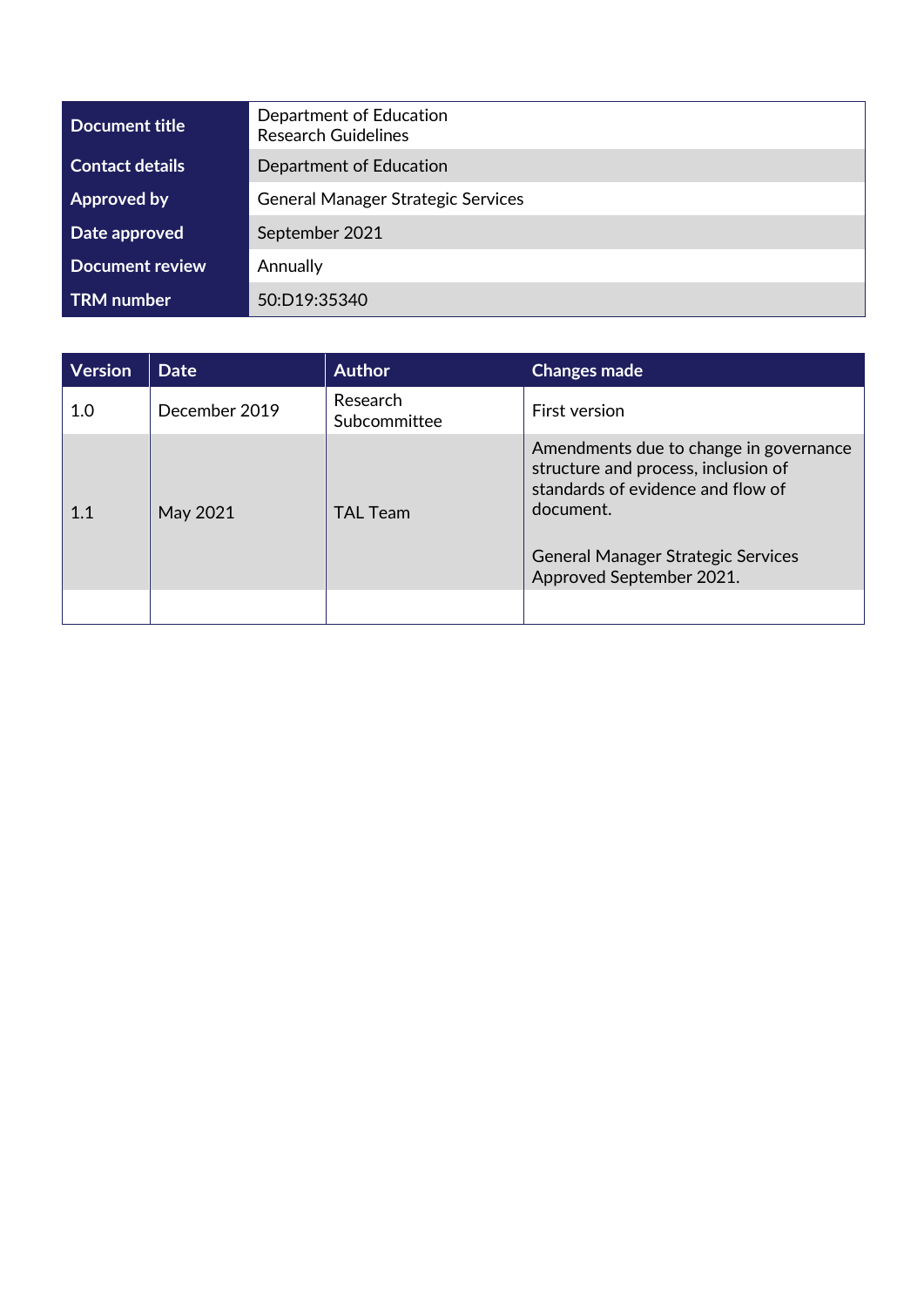# Contents

| 1. |  |
|----|--|
| 2. |  |
| 3. |  |
|    |  |
|    |  |
|    |  |
|    |  |
|    |  |
|    |  |
|    |  |
|    |  |
|    |  |
|    |  |
|    |  |
|    |  |
|    |  |
|    |  |
|    |  |
|    |  |
|    |  |
|    |  |
|    |  |
|    |  |
|    |  |
|    |  |
|    |  |
|    |  |
|    |  |
|    |  |
|    |  |
|    |  |
|    |  |
|    |  |
|    |  |
|    |  |
|    |  |
|    |  |
|    |  |
|    |  |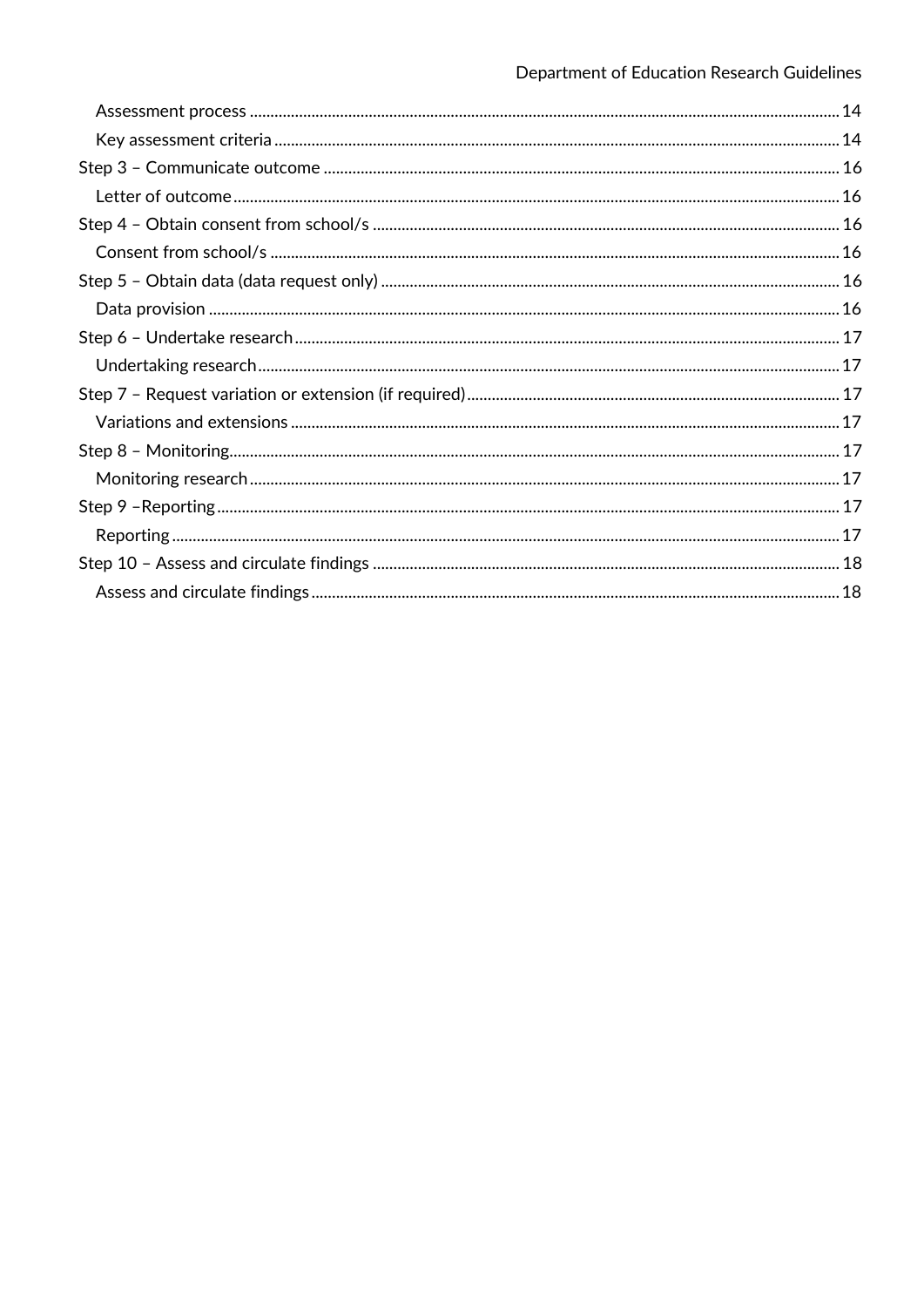# <span id="page-4-0"></span>**1. Introduction**

The Northern Territory (NT) Department of Education (the department) values evidence informed practice driven by high quality educational research and analysis. The department is committed to the benefits that quality research can deliver to students, schools and the education system more broadly.

These research guidelines ('the guidelines') provide information for anyone seeking to conduct research in or with NT Government schools and departmental staff; or seeking to utilise data held by the department. They outline the department's policy positions and priorities in regards to research and provide guidance on when to submit an application, including explaining what researchers need to know for each stage of the research application process.

# <span id="page-4-1"></span>**2. The department's strategic priorities**

The department's Education NT Strategic Plan 2018-2022 commits to a strong public education system that gives every child the opportunity to engage, grow and achieve. It is expected that all research aligns to the five focus areas included within the plan.

# <span id="page-4-2"></span>**3. When to submit an application**

# <span id="page-4-3"></span>**Conducting education research**

All researchers who wish to conduct research in the NT must submit an application to the department if the project involves:

- NT Government school students;
- Children, parents, caregivers or community members recruited via the school;
- Departmental employees (including teachers, support staff and corporate staff); or
- Data held by the department that is not already publicly available and/or departmental intellectual property.

# <span id="page-4-4"></span>**Departmental staff conducting independent research**

Departmental staff, including teachers conducting independent research within their school or business area, for example as part of post-graduate studies, must also submit an application to conduct research.

The application must clearly state that the research is being conducted in an independent capacity as a researcher (e.g. post graduate studies) and is not affiliated with their role in the department. This must be clearly articulated in all communication and recruitment material, including information statements and consent forms. Teachers applying to conduct research in their own school/community must be cognisant of addressing power imbalances. For further information contact the department (refer to 'Key contacts' on page 13).

# <span id="page-4-5"></span>**Research involving non-Government schools**

Researchers who seek to conduct research with NT Catholic and/or independent schools are required to apply individually to the respective [NT Catholic Education Office](http://www.ceont.catholic.edu.au/home) or the Association of Independent Schools NT [\(AISNT\)](https://www.aisnt.asn.au/) as relevant.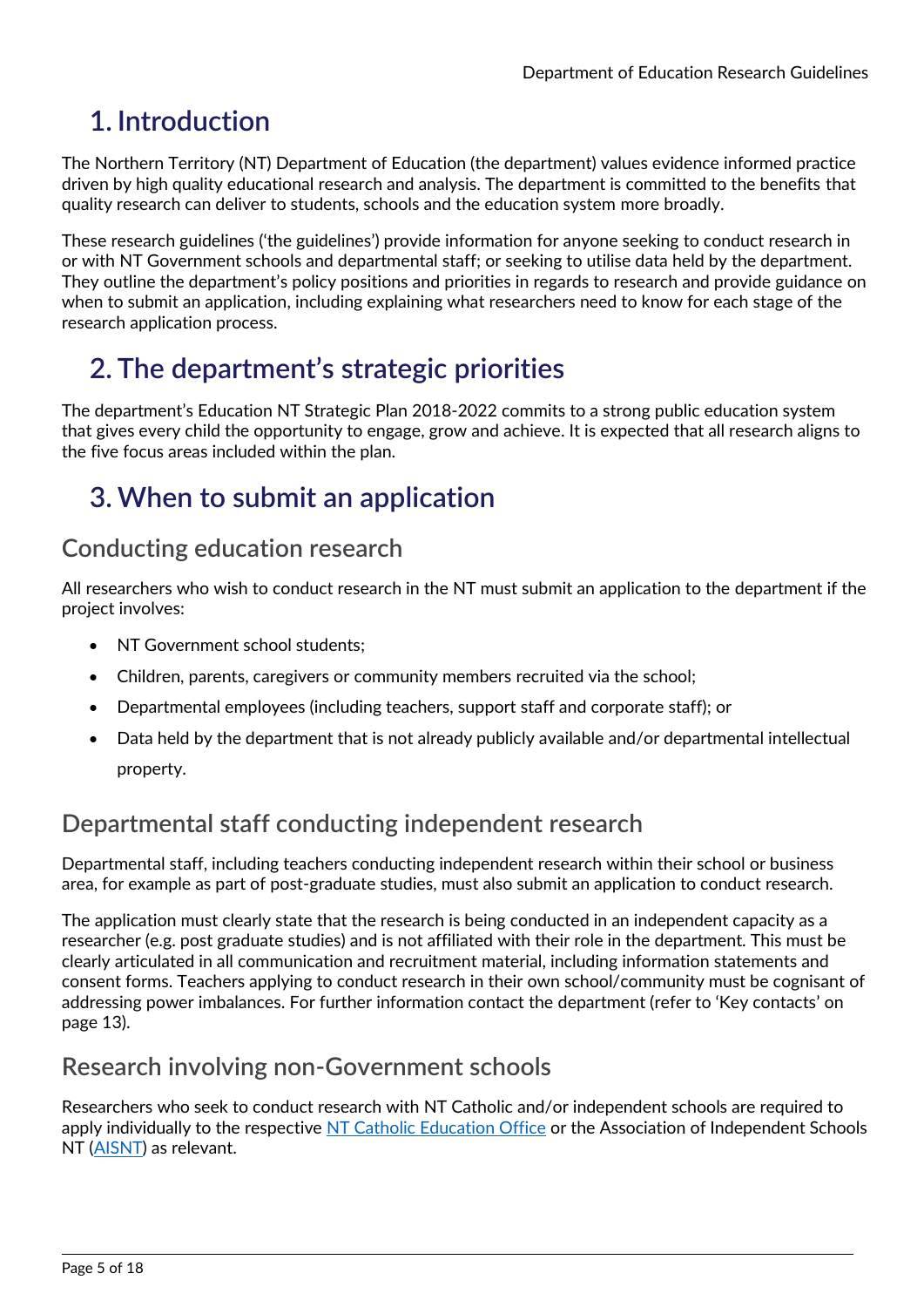# <span id="page-5-0"></span>**4. Process for applying to conduct research**

There are ten steps involved in applying to conduct research. These are listed and explained in further detail below. The estimated processing time for each research application varies by complexity and completeness of the application. Researchers should allow 10 weeks from when they submit a research application to when they can expect to receive an outcome.

**STEP 1:** Prepare and submit application form

| <b>STEP 2: Assess research application</b><br>allow 10 weeks |
|--------------------------------------------------------------|
| <b>STEP 3: Communicate outcome</b>                           |
| <b>STEP 4: Obtain consent from school/s</b>                  |
| <b>STEP 5:</b> Obtain data (data request only)               |
| <b>STEP 6:</b> Undertake research                            |
| <b>STEP 7:</b> Request variation or extension (if required)  |
| <b>STEP 8: Monitoring</b>                                    |
| <b>STEP 9:</b> Dissemination and reporting                   |
| <b>STEP 10: Assess and circulate findings</b>                |

# <span id="page-5-1"></span>**Step 1 – Prepare and submit application form**

## <span id="page-5-2"></span>**Application forms**

To obtain the department's support to conduct research, researchers must fill in an application form:

- [Application to Conduct Research \(pdf\)](https://education.nt.gov.au/__data/assets/pdf_file/0010/795250/NT-Research-application-form.pdf) (826.3 KB)
- [Application to Conduct Research \(docx\)](https://education.nt.gov.au/__data/assets/word_doc/0011/795251/NT-Research-application-form.docx) (83.5 KB)

For cross-jurisdictional research, the National Projects – Application to Conduct Research in Schools ('National Projects') form is accepted by the department:

• National Projects – [Application to Conduct Research](https://www.aare.edu.au/assets/documents/NatAppForm-Nov2020.pdf) in Schools (pdf)

If completing the National Projects form, researchers are to ensure they still address all requirements set out in these guidelines.

Please complete one of the above application forms and send it with supporting documents (refer to 'Supporting documents' on page 13) to [researchapps.DET@education.nt.gov.au.](mailto:researchapps.DET@education.nt.gov.au)

### <span id="page-5-3"></span>**Data requests**

Significant data holdings are available publicly on the [NTG Open Data Portal](https://data.nt.gov.au/) and [Education NT website.](https://education.nt.gov.au/education/statistics-research-and-strategies/strategic-plan) National websites such as [MySchool,](https://www.myschool.edu.au/) [ACECQA,](https://www.acecqa.gov.au/) [ABS,](https://www.abs.gov.au/) [AEDC,](https://www.aedc.gov.au/) [ANR Data Portal,](https://www.acara.edu.au/reporting/national-report-on-schooling-in-australia/national-report-on-schooling-in-australia-data-portal) [SANT Data Link](https://www.santdatalink.org.au/available_datasets) and [NDIS](https://www.ndis.gov.au/about-us/publications/quarterly-reports) also publish useful education data. We encourage researchers to submit a research application if they plan to use publicly available departmental data as part of their research.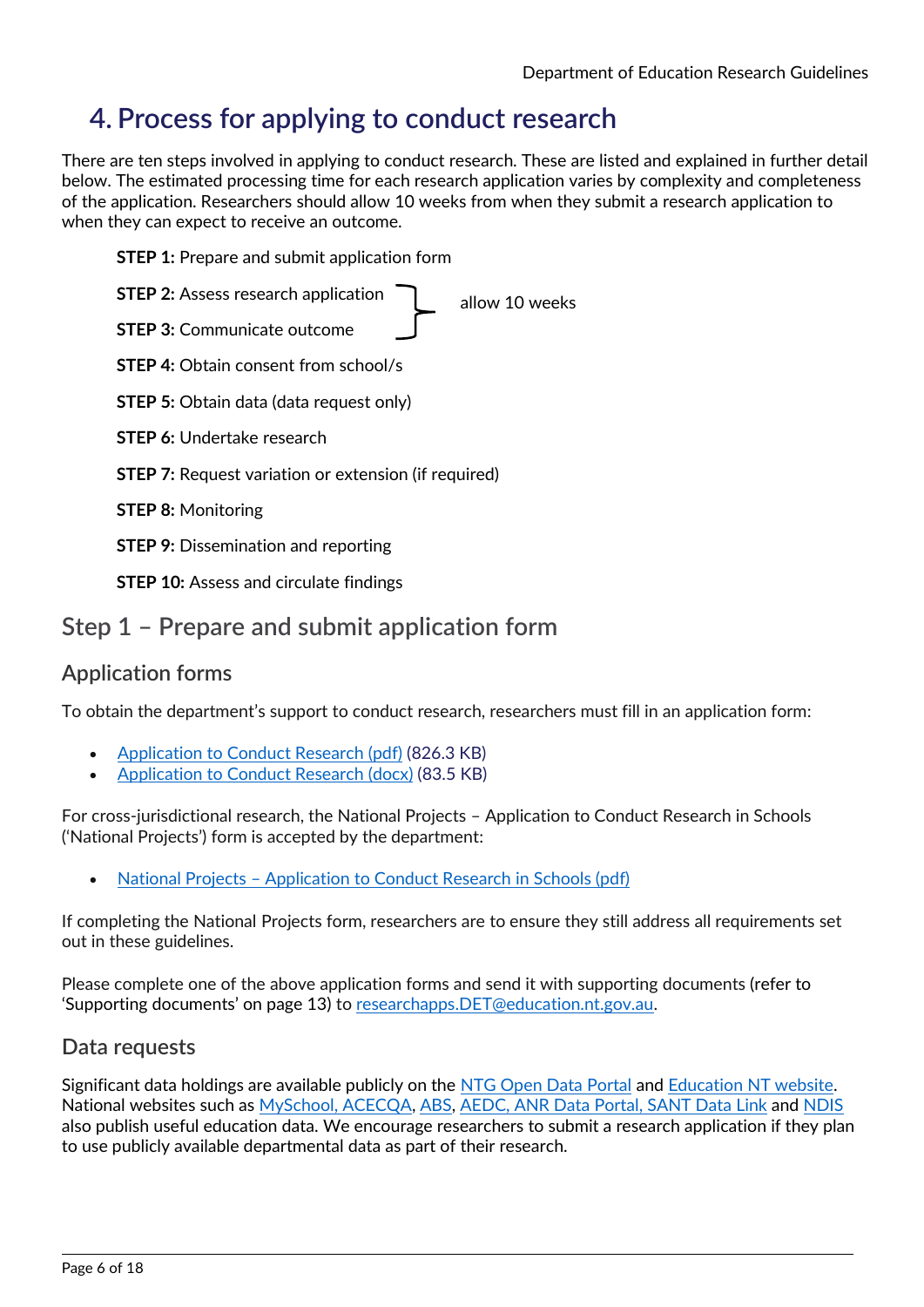#### <span id="page-6-0"></span>**Government school data requests**

Government school education data that is not publicly available can be requested from the department's data holdings. To discuss the department's data holdings, please contact the Performance team (refer to 'Key contacts' on page 13).

Requests for data can be made in conjunction with applications to conduct research or as requests for data solely. In both scenarios, researchers are required to submit a request for data using the Application to Conduct Research form or National Projects form outlined above on page 6.

Please complete an application form and send it with supporting documents (refer to 'Supporting documents' on page 13) to [researchapps.DET@education.nt.gov.au.](mailto:researchapps.DET@education.nt.gov.au)

#### <span id="page-6-1"></span>**Non-government school data requests**

The department is the data custodian for a range of non-government school data. If the data requested concerns **only** non-government schools, the department's support is **not** required and researchers must seek individual permission from each non-government school. Once individual permission has been received, researchers are required to email the approval to the Performance team (refer to 'Key contacts' on page 13) for data provision.

#### <span id="page-6-2"></span>**Mixed data requests**

For data requests concerning both government and non-government schools, researchers must undergo both processes set out above related to the relevant data being requested.

Timeframes for provision of data depend on the complexity of the data required. Simple data requests may be processed within two weeks. For more complex data requests that required additional approvals, processing may be delayed.

### <span id="page-6-3"></span>**Consultation with schools/principals**

Researchers are advised against consulting with schools/principals prior to submitting an application to conduct research. If consultation with schools/principals has already occurred prior to submitting an application, it is important to note that **in-principle support from schools/principals does not guarantee the department's support to conduct the research.** 

**Researchers must not commence research activity without approval from the department.** The decision to participate in research is at the principal's discretion and will be based on alignment with the schools' improvement agenda, priorities and/or capacity. Furthermore, participation of schools, staff and students remains voluntary.

### <span id="page-6-4"></span>**Ethics approval**

The department expects researchers to consider and align their application with national ethics guidelines:

- National Health and Medical Research Council's National Statement on Ethical Conduct in Human Research (2018)
- [National Health and Medical Research Council's](https://www.nhmrc.gov.au/about-us/publications/australian-code-responsible-conduct-research-2007) Australian Code for the Responsible Conduct of [Research](https://www.nhmrc.gov.au/about-us/publications/australian-code-responsible-conduct-research-2007) (2018)

Ethics approval is required for most research applications that are aiming to explore issues of particular significance to Aboriginal people **or** involve a significant number of Aboriginal people **or** involve participants from vulnerable groups **and** involve more than low degree of risk of harm, discomfort or inconvenience.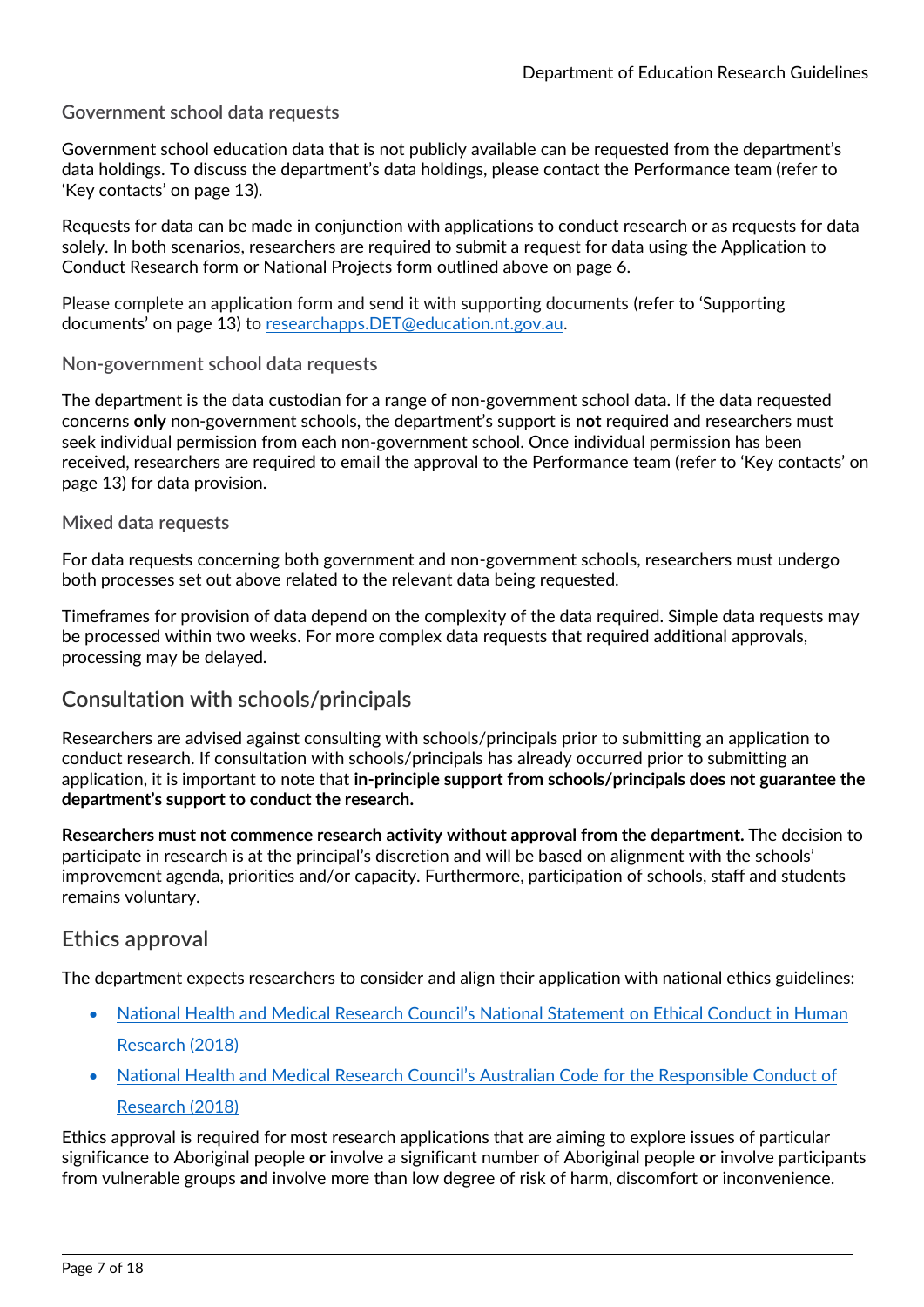If a sound understanding of the NT context is required to undertake the research effectively, the department may request that ethics approval is obtained from an **NT based, National Health and Medical Research Council (NHMRC) registered Human Research Ethics Committee.** The department will also consider ethics approvals from the Australian Institute of Aboriginal and Torres Strait Islander Studies [\(AIATSIS\)](https://aiatsis.gov.au/research/ethical-research). If research applications do not involve students/staff **and/or** is low risk and of a non-sensitive nature, then ethics approval is **recommended**, but not essential.

In the NT there are three registered Human Research Ethics Committees:

- HREC of the NT [Department of Health and Menzies School of Health Research](https://www.menzies.edu.au/page/Research/Ethics_approval/)
- [Central Australian Human Research Ethics Committee](https://www.crh.org.au/centre-for-remote-health-research) (CAHREC)
- **[Charles Darwin University HREC](https://www.cdu.edu.au/research/ori/human-ethics)**

Menzies School of Health Research and CAHREC are willing to review and, if approved, provide reciprocal ethical approval for projects considered in other jurisdictions. Charles Darwin University's ethics committee will only review applications where a key investigator is affiliated with the university.

Researchers can undertake their ethics approval process in parallel with the department's application process to reduce wait times. If ethics approval is not sought, researchers **must** provide a letter of ethical conduct outlining how their application aligns with the relevant national guidelines outlined above.

Contact the department at [researchapps.DET@education.nt.gov.au](mailto:researchapps.DET@education.nt.gov.au) for clarification on ethics requirements.

### <span id="page-7-0"></span>**Risk mitigation**

Researchers are expected to anticipate any potential risk(s) the research may cause to participants, and have appropriate high-quality mitigation processes in place.

#### <span id="page-7-1"></span>**Managing potential distress**

Where research includes sensitive topics, it is expected that researchers have appropriate training, for example in mental health or first aid, and de-escalation protocols to manage any distress incidents. Contact details for appropriate support organisations are expected to be included within surveys, and/or on information provided to participants. Support organisations should be relevant to the research topic, but may include Lifeline, KidsLine or BeyondBlue.

#### <span id="page-7-2"></span>**Perceived power imbalances**

Researchers can sometimes seek to conduct research with participants over whom they could be viewed to hold a position of perceived power. For example, teachers conducting research on their students as part of private research, or a local health worker conducting research in their community. Research proposals must be designed in such a way to ensure that a position of perceived authority does not make participants feel obliged to participate, compromise the voluntary nature of the research, or impact on responses/data.

### <span id="page-7-3"></span>**Informed consent**

**Researchers must seek active, opt-in informed consent for all research participants, including departmental staff and parents/guardians of students aged under 18 years who participate in research.**  Participant information statements and consent forms must be provided with research applications.

#### <span id="page-7-4"></span>**Information statements and consent forms**

Participant information statements and consent forms are vital to ensure that research participants understand what they are participating in and what the research involves. Further guidance on what should be included in information statements and consent forms is available on the [Menzies School of Health](https://www.menzies.edu.au/content/Document/Participant%20Information%20Sheet%20Guidelines%202017.pdf)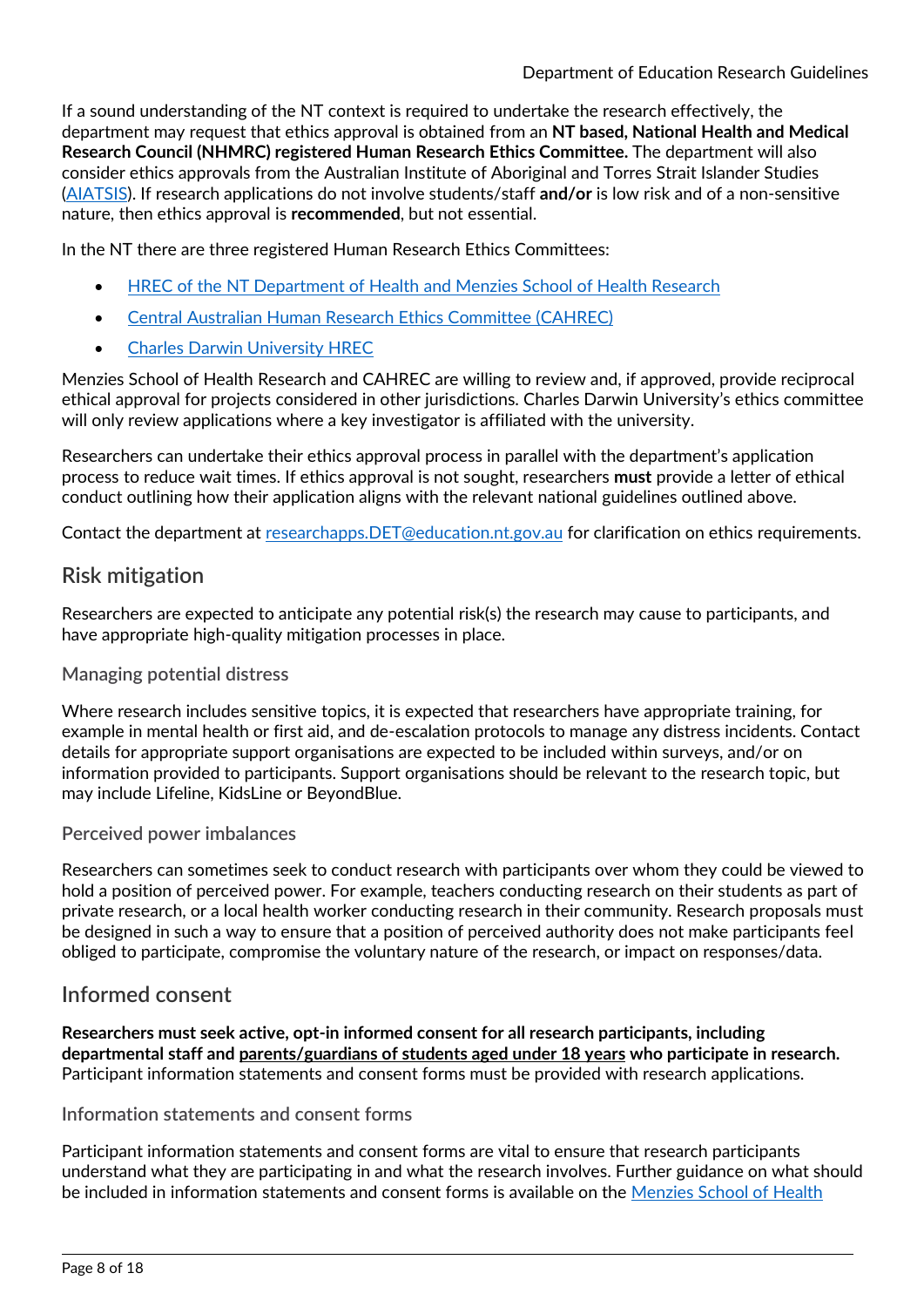[Research website.](https://www.menzies.edu.au/content/Document/Participant%20Information%20Sheet%20Guidelines%202017.pdf) Charles Darwin University also has a [Plain Language Statement guideline document](https://www.cdu.edu.au/sites/default/files/ori/pls_consent_guidelines_march2017.pdf) that can be of assistance.

The department expects that participant information statements and consent forms are in plain language and suitable for the participant's age, capacity and language background (including provisions for use of a translator or interpreter if appropriate). The department recommends seeking children's assent to participate (in addition to parental consent) with age-appropriate participant information statements and assent/consent forms for older children.

Please note that:

- the department will not support opt-out, implied or passive consent processes for research
- school participation must remain anonymous unless the school explicitly agrees to be identified
- data can only be used for the specific, stated purpose for which it is collected. Researchers must not seek consent for future unspecified use of data.

#### <span id="page-8-0"></span>**Participant information statements**

Participant information statements should include clear information about:

- the purpose of the research and what participation in the research entails (likely activities and timeframes).
- participation being voluntary, and that participants may withdraw at any stage without penalty
- any potential risks of participation, including if they are being asked to provide sensitive information, participate in activities that may be sensitive and any potential mandatory reporting requirements
- confidentiality and privacy, including how personal information will be de-identified
- who to contact with questions or concerns
- contact details for support services in the event of distress experienced during research activities (if sensitive topics are being discussed)
- how their information will be stored and used, who will retain ownership and how long for
- if and when their information will be destroyed or if it may be used for a secondary purpose in the future.

#### <span id="page-8-1"></span>**Consent forms**

Consent forms must:

- confirm participants understand the purpose of the research and what their participation in the research involves (including how their information will be used) and they have had the opportunity to ask questions
- confirm participants understand that participation is voluntary, they can withdraw their consent at any time, and they can understand what withholding consent means for them
- confirm participants understand any potential risks of participating in the research, including activities that may cause potential distress and potential mandatory reporting obligations of the researcher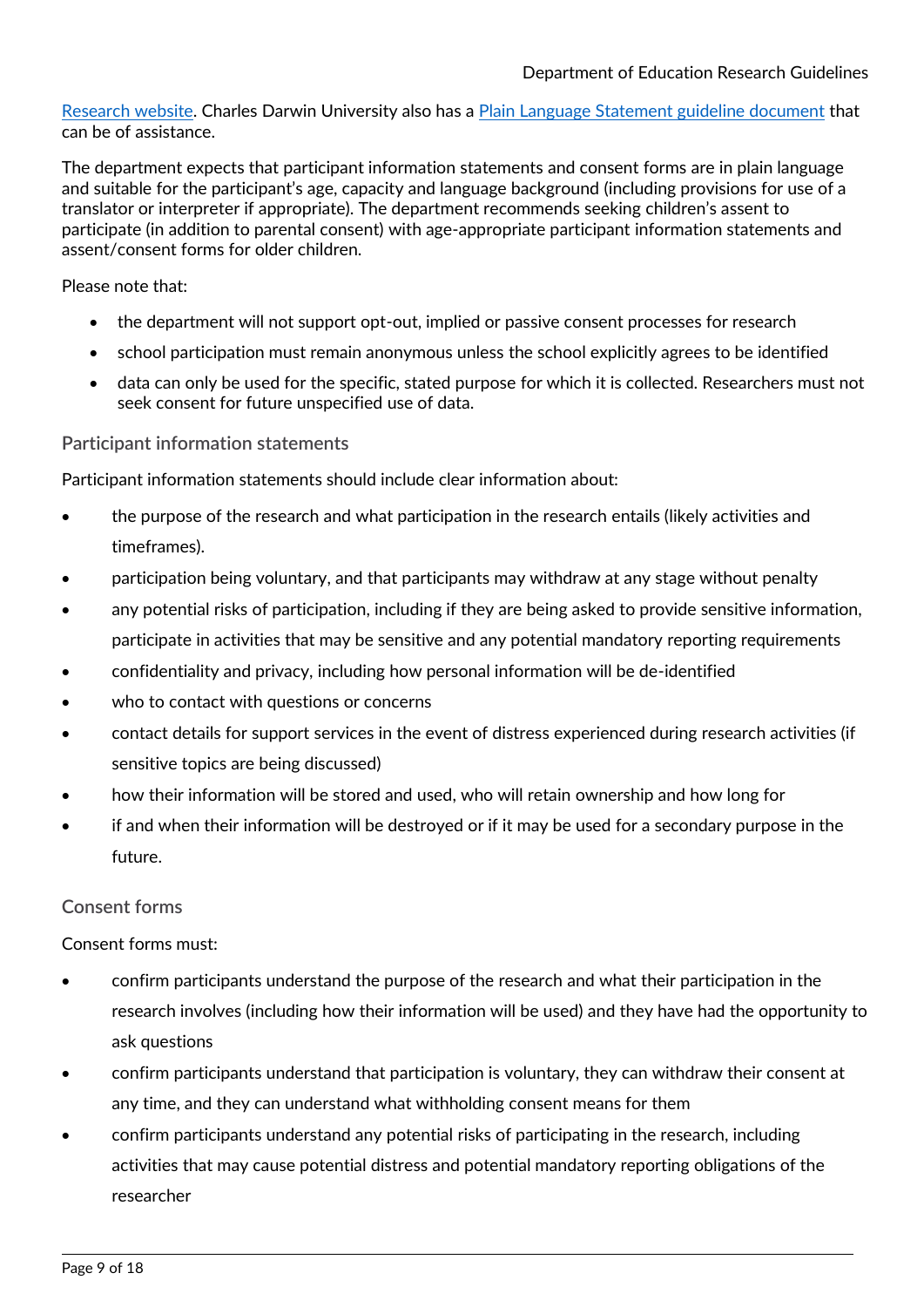- confirm participants understand that confidentiality will be maintained and data stored securely
- allow participants to choose not to be videoed, voice recorded or photographed
- allow participants to choose if samples of their work (e.g. work sheets, artwork, lesson plans) can be collected.

### <span id="page-9-0"></span>**Culturally safe research**

It is essential that research is done in a culturally safe way.

Researchers are responsible for demonstrating a level of cultural competency and culturally safe practice appropriate to the research project. This includes giving appropriate consideration to the NT context.

#### <span id="page-9-1"></span>**Aboriginal research participants**

If research includes Aboriginal participants, researchers are expected to be familiar, and align their research approach with the following:

- [Australian Institute for Aboriginal and Torres Strait Islander Studies \(AIATSIS\) Code of Ethics for](https://aiatsis.gov.au/sites/default/files/2020-10/aiatsis-code-ethics.pdf)  [Aboriginal and Torres Strait Islander Research](https://aiatsis.gov.au/sites/default/files/2020-10/aiatsis-code-ethics.pdf) (2020)
- National Health and Medical Research Council (NHMRC) Ethical conduct in research with Aboriginal [and Torres Strait Islander Peoples and communities: Guidelines for researchers and stakeholders](https://www.nhmrc.gov.au/about-us/resources/ethical-conduct-research-aboriginal-and-torres-strait-islander-peoples-and-communities)  [\(2018\)](https://www.nhmrc.gov.au/about-us/resources/ethical-conduct-research-aboriginal-and-torres-strait-islander-peoples-and-communities)
- NHMRC Australian Code for the [Responsible Conduct of Research \(2018\)](https://www.nhmrc.gov.au/about-us/publications/australian-code-responsible-conduct-research-2018)
- Productivity Commission'[s Indigenous Evaluation Strategy](https://www.pc.gov.au/inquiries/completed/indigenous-evaluation/strategy/indigenous-evaluation-strategy.pdf)

It is important to note that informed consent from Aboriginal means understanding that Aboriginal people have the right to determine what research is and is not carried out in their communities.

When working with Aboriginals and culturally diverse communities, researchers should consider (when appropriate) using alternative ways to ensure that informed consent is achieved, including use of translators, DVD's, books and flipcharts/images. Researchers should also be aware that a longer time period may be required to discuss, consult, and obtain consent when conducting research with people who speak English as an additional language.

#### <span id="page-9-2"></span>**Cultural intellectual property**

Appropriate use of Aboriginal cultural intellectual property should be negotiated with the relevant community representatives, including use and storage of culturally restricted information, publication of findings, and copyright (refer to 'Dissemination' on page 12).

#### <span id="page-9-3"></span>**Working safely with culturally restricted information**

Some research may include access to culturally restricted information for a particular purpose. Clear and open communication regarding protocols and laws that apply to culturally restricted information should form part of each research planning, including how to collect, store and destruct or archive this data appropriately.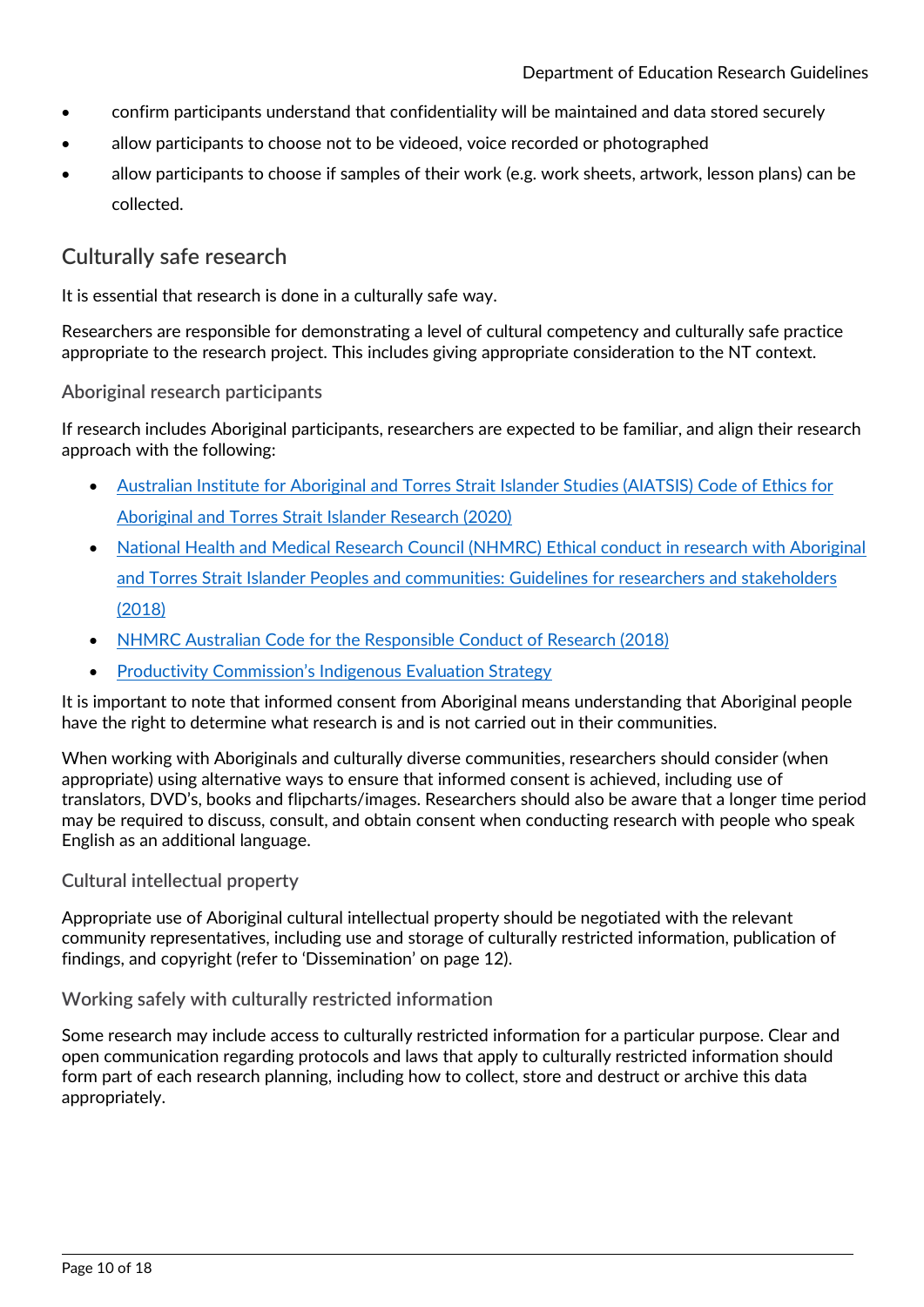#### <span id="page-10-0"></span>**Translators and interpreters**

If necessary, researchers should source translators and/or interpreters to ensure appropriate engagement and informed consent. The [Interpreting and Translating Service NT](https://nt.gov.au/community/interpreting-and-translating-services/interpreting-and-translating-service-nt/about-interpreting-and-translating-service-nt) and the [Aboriginal Interpreter Service](https://nt.gov.au/community/interpreting-and-translating-services/aboriginal-interpreter-service) are available to assist with interpretation services at the cost of the researcher.

Please note that it is not appropriate for researchers to use educators or assistants as translators or interpreters for any part of the research.

#### <span id="page-10-1"></span>**Further information**

Further information about culturally safe research is available at:

- [Lowitja Institutes Research webpage](https://www.lowitja.org.au/research)
- [Researching Indigenous health: A](https://www.lowitja.org.au/page/services/resources/health-services-and-workforce/workforce/Researching-Indigenous-Health-Guide) practical guide for researchers
- [Arts Law Centre of Australia's website](https://www.artslaw.com.au/information-sheet/indigenous-cultural-and-intellectual-property-icip-aitb/)

#### <span id="page-10-2"></span>**Incentives**

The department **does not support incentives** that influence participation and/or responses from research participants; however, provision of support to facilitate the research will be considered. For example, if the participant is required to use an app on a device to be able to participate in the research, the provision of credit for the period of the research would be deemed appropriate. Providing a participant with credit or a device after this period would not be considered appropriate.

### <span id="page-10-3"></span>**Mandatory reporting**

All research projects must consider the department's [Mandatory reporting of harm and exploitation of](https://education.nt.gov.au/education/policies/mandatory-reporting-of-harm-and-exploitation-of-children)  [children guidelines.](https://education.nt.gov.au/education/policies/mandatory-reporting-of-harm-and-exploitation-of-children)

Under the *[Care and Protection of Children Act 2007](https://legislation.nt.gov.au/Legislation/CARE-AND-PROTECTION-OF-CHILDREN-ACT-2007)* (NT), the wellbeing of a child includes the child's physical, psychological and emotional wellbeing. Researchers must advise the school principal if they recognise that a child under 18 years has suffered, or is likely to suffer harm or exploitation (physical, emotional, psychological or sexual).

Research applications that relate to mental health, wellbeing, alcohol or drug related content, or have the potential to cause distress, must:

- ensure data is capable of re-identifying participants in case a mandatory report is required; and
- include a process to ensure that school principals are notified and kept informed of the management of any adverse events.

#### <span id="page-10-4"></span>**Appropriate supervision**

The department recommends that a suitable school or community representative is present when researchers conduct interviews/focus groups with students; however, it is at the discretion of the school principal to determine if appropriate supervision is required.

#### <span id="page-10-5"></span>**Working with Children Clearance**

Working with Children Clearances are required by any researcher coming into contact, or potential contact, with children. This includes face to face research, remote research, or access to identified data. **Researchers intending to do research that involves contact or potential contact with children are required to obtain an NT Ochre Card (Working with Children Clearance).**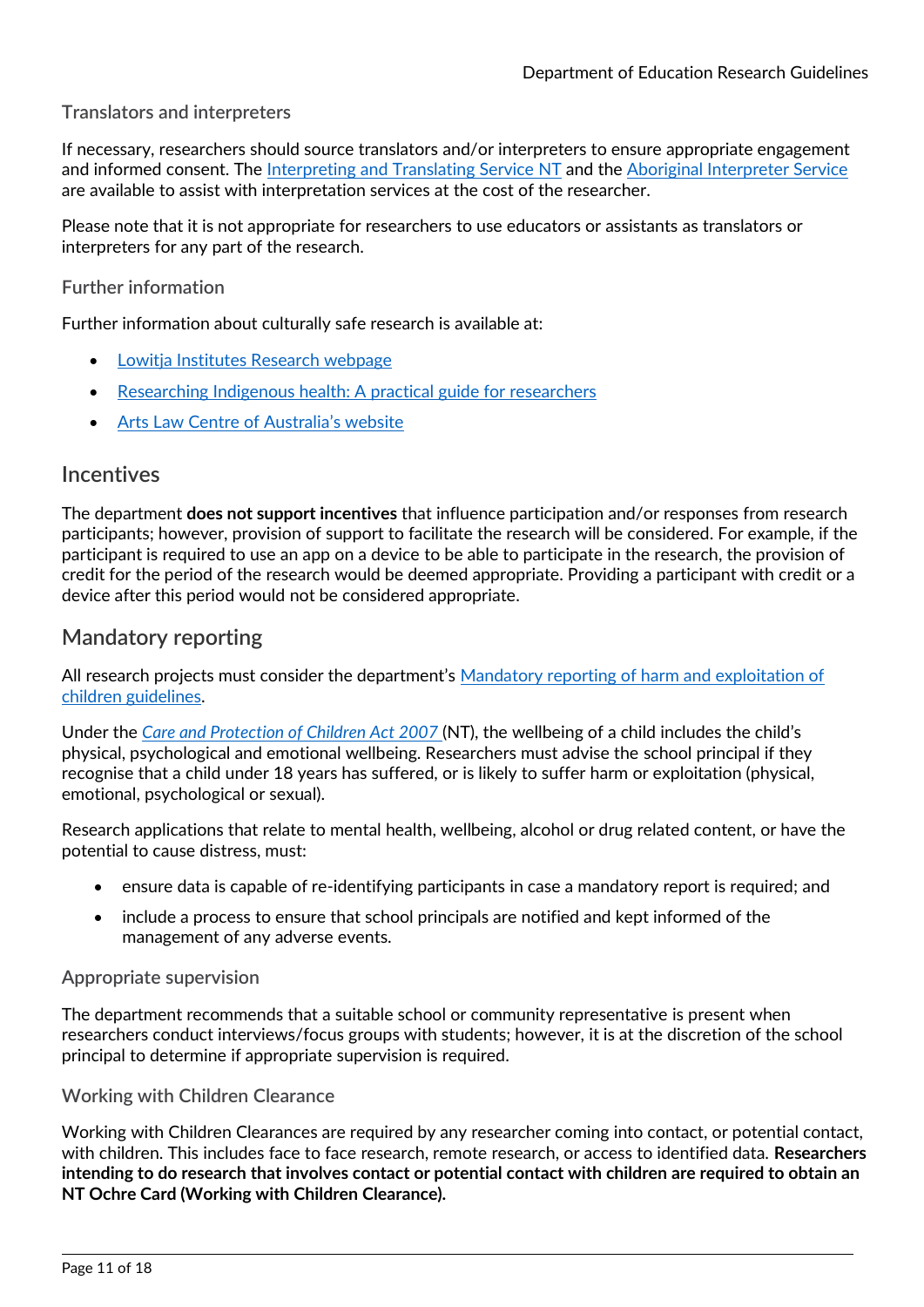Researchers must apply for an [NT Ochre Card](https://forms.pfes.nt.gov.au/safent/Apply.aspx?App=WWC) through Safe NT. **Interstate cards are not accepted**.

### <span id="page-11-0"></span>**Planning for dissemination**

Research applications are expected to include information in a data management plan about how research findings will be disseminated. When appropriate, researchers should endeavour to share summary findings and/or a school level report with participants and the principal of participating schools. The department notes that the decision to disseminate findings from research commissioned by government agencies (i.e. Commonwealth Government), may lie with that government entity and not the researcher. If this is the case, please state this clearly in the research application.

The department requires that researchers inform the department 30 days prior to any anticipated media or publications (including journal articles) resulting from the research. Researchers may be directed to liaise with the department's Communications and Media team. The department also welcomes presentations of the research findings, which can be arranged by emailing [researchapps.DET@education.nt.gov.au.](mailto:researchapps.DET@education.nt.gov.au)

When conducting research with Aboriginal people, some additional considerations may be required when developing a dissemination strategy. Considerations include:

- ensuring permissions are in place to publish outside the community
- allowing guardians of cultural knowledge adequate time to review publications and raise any questions or concerns
- sharing authorship, if appropriate
- citing knowledge that is owned collectively, if appropriate
- using and publishing culturally restricted information appropriately.

The Productivity Commission's [Indigenous Evaluation Strategy](https://www.pc.gov.au/inquiries/completed/indigenous-evaluation/strategy/indigenous-evaluation-strategy.pdf) provides further guidance around what to consider for dissemination of research involving Aboriginal people.

### <span id="page-11-1"></span>**Data, privacy and security**

'Data' refers to, but is not limited to, quantitative data, qualitative data (such as work sheets, artwork, lesson plans), recordings and photographs collected as part of research. Maintaining privacy and the secure storage of data is of paramount importance.

Researchers are responsible for ensuring data is collected, stored, and disposed of in compliance with relevant legislation and ethical standards, including:

- [The department's Data Access Policy and Protocol](https://education.nt.gov.au/education/policies/data-access)
- [NT Information Privacy Principles](https://infocomm.nt.gov.au/privacy/information-privacy-principles) (IPPs)
- *[Information Act 2002](https://legislation.nt.gov.au/en/Legislation/INFORMATION-ACT-2002)* (NT)
- *[Privacy Act 1988](https://www.legislation.gov.au/details/c2014c00076)* (Cth)
- *[Care and Protection of Children Act 2007](https://legislation.nt.gov.au/Legislation/CARE-AND-PROTECTION-OF-CHILDREN-ACT-2007)* (NT)

Research applications **must** have clearly articulate privacy and security processes within the research application form or as a separate Data Management Plan. This includes, but is not limited to:

- Strategies for secure storage of data (digital and paper based)
- Protection of privacy in publication of data
- Separate storage of identification keys for de-identified data
- Restricted data access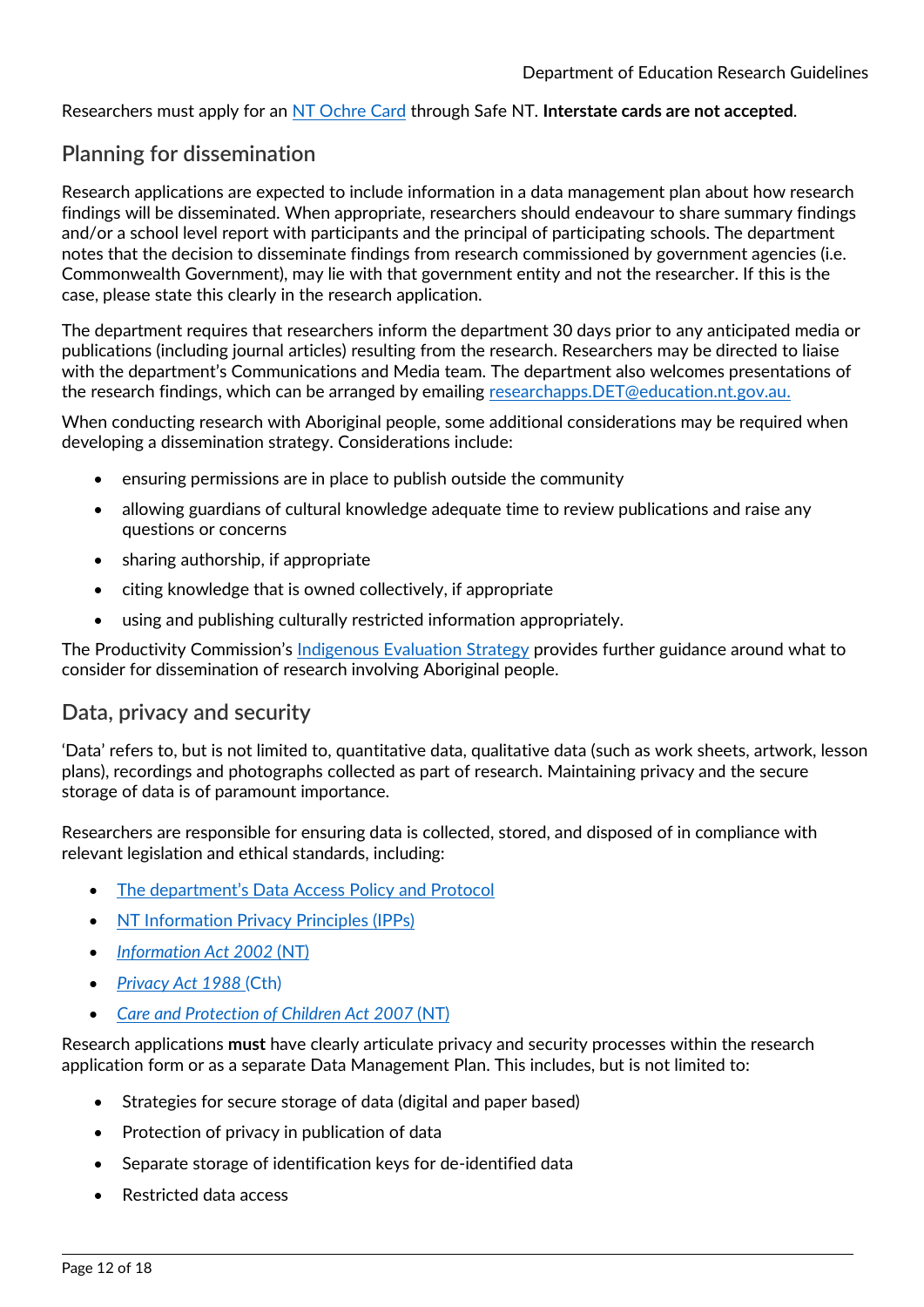- Secure destruction methods and schedule
- Data linkage privacy protocols.

Additional considerations:

• If culturally restricted data is collected, ensure clear agreements regarding protocols for use, and publication are in place.

#### <span id="page-12-0"></span>**Cloud platforms/servers**

The use of cloud services can carry significant risk to the Department due to legislation requirements under the NT Information Act. Researchers must abide by the 10 Information Privacy Principles (IPPs) when collecting and handling person information. For more information, please visit [https://infocomm.nt.gov.au/privacy/information-privacy-principles.](https://infocomm.nt.gov.au/privacy/information-privacy-principles)

If using a cloud platform (including for online consent), researchers are urged to consider what personal information is essential to the research. The less identifying information collected, the easier it will be to mitigate identification risks. If researchers plan to obtain consent from participants through an online platform, they must outline how collection of this information will adhere to the department's privacy requirements (outlined above).

Please contact the department (refer to 'Key contacts' on page 13) to discuss further.

#### <span id="page-12-1"></span>**Data-linkage**

Researchers must provide details of any data linkage associated with collection of their data, and the procedures they will use to ensure that individuals' data remains anonymous and protected.

#### <span id="page-12-2"></span>**Key contacts**

To contact the department for advice or queries regarding research applications, please email [Researchapps.DET@education.nt.gov.au](mailto:Researchapps.DET@education.nt.gov.au) or telephone (08) 8999 3535.

To contact the Performance Team in relation to the department's data holdings, please email [stats.DET@education.nt.gov.au.](mailto:stats.DET@education.nt.gov.au)

To contact the department for advice or queries regarding information management, please email the Resolution Unit at [Resolution.DOE@education.nt.gov.au](mailto:Resolution.DOE@education.nt.gov.au) or telephone (08) 8999 5960.

#### <span id="page-12-3"></span>**Supporting documents**

Completed research application forms along with supporting documents are to be emailed to [ResearchApps.DET@education.nt.gov.au.](mailto:ResearchApps.DET@education.nt.gov.au) 

Supporting documents to submit with the application are set out below:

- $\Box$  Research instruments (e.g. survey questions, focus group guides)
- $\Box$  Participant information statements for each distinct cohort of participants
- $\Box$  Consent forms for each distinct cohort of participants
- ☐ *(If relevant)* Letters to principals explaining the research and the time/resources requested of school staff
- $\Box$  Completed application to a Human Research Ethics Committee (HREC)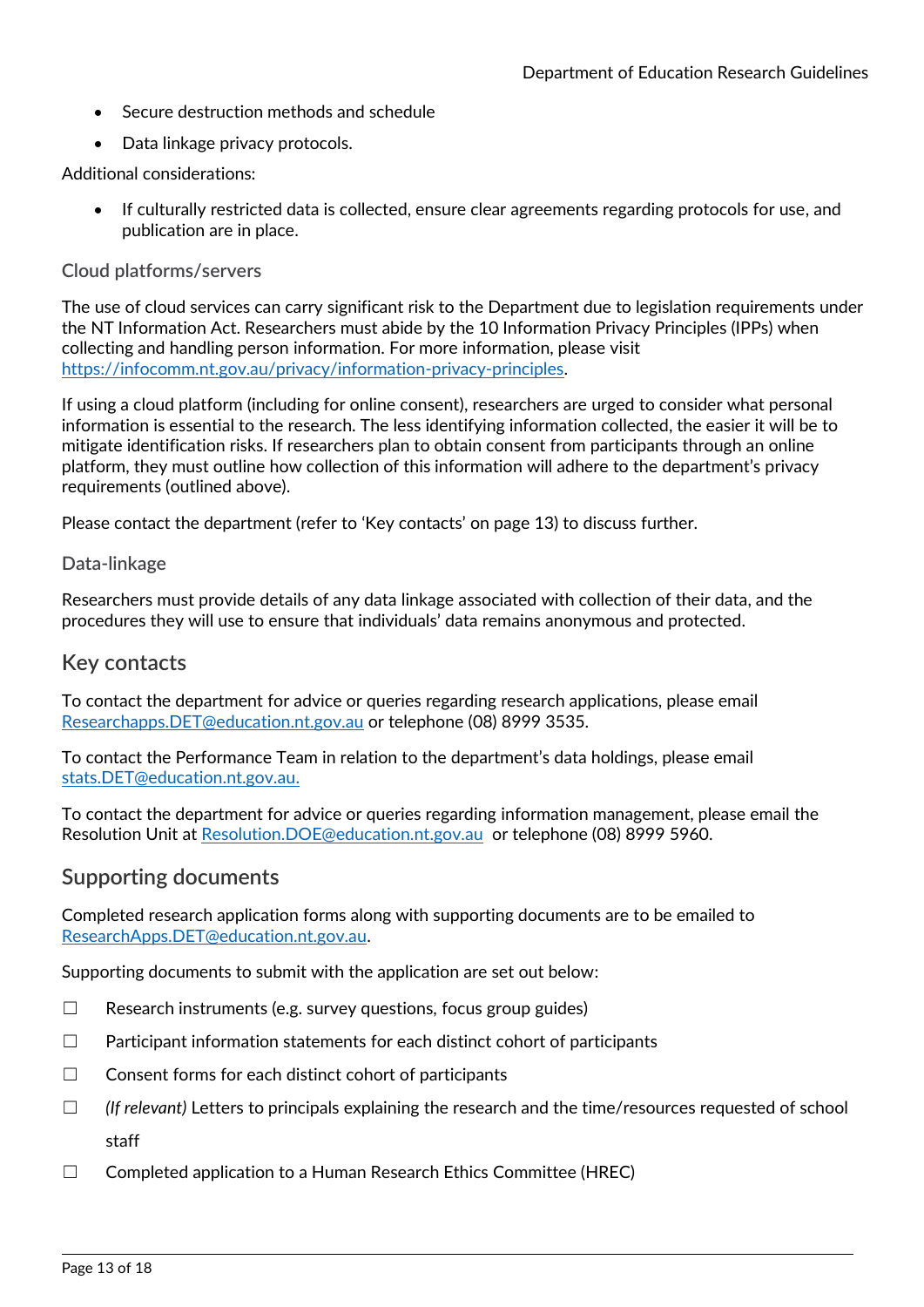- ☐ *(If already obtained)* Approval letter from a Human Research Ethics Committee (or letter of ethical conduct outlining how the research application aligns with the relevant national guidelines on page 7)
- ☐ *(If research involves potential contact with children)* [Working with Children Clearance notice](https://forms.pfes.nt.gov.au/safent/Apply.aspx?App=WWC)
- $\Box$  Insurance documentation to confirm appropriate indemnity cover
- $\Box$  Data management plan (refer to 'Data, privacy and security' on page 12)

# <span id="page-13-0"></span>**Step 2 – Assess research application**

### <span id="page-13-1"></span>**Assessment process**

Once an application is received, the department will confirm receipt of the research application and provide a reference number. The reference number should be used in all subsequent correspondence about the research.

To assess an application, the department will consult internally with content specialists and seek further information and/or clarification from researcher or their nominated contact person, as appropriate, to inform advice for the department's delegate to make a decision about approval.

#### **Please allow up to ten weeks to receive an outcome for your application. It is unlikely that research applications will be approved for commencement in the same school term that the application is received.**

Common circumstances that may delay the assessment process are:

- an incomplete application
- missing supporting documentation
- unclear research aims, questions or methodology
- consent forms that do not align with the NT IPPs.

The department may request amendments to the research application in circumstances where the research:

- is proposed to occur during busy times for schools (e.g. during NAPLAN testing or during Term 4)
- is proposed to be conducted with oversampled/overburdened schools
- will cause unreasonable burdens on schools.

### <span id="page-13-2"></span>**Key assessment criteria**

The assessment criteria used by the department to assess research applications are adapted from the [Queensland Government's Standards of Evidence](https://qed.qld.gov.au/our-publications/managementandframeworks/Documents/evidence/standards-of-evidence.pdf) and the [Australian Education Research Organisation](https://edresearch.edu.au/)'s Standards of Evidence. Our assessment criteria is set out below.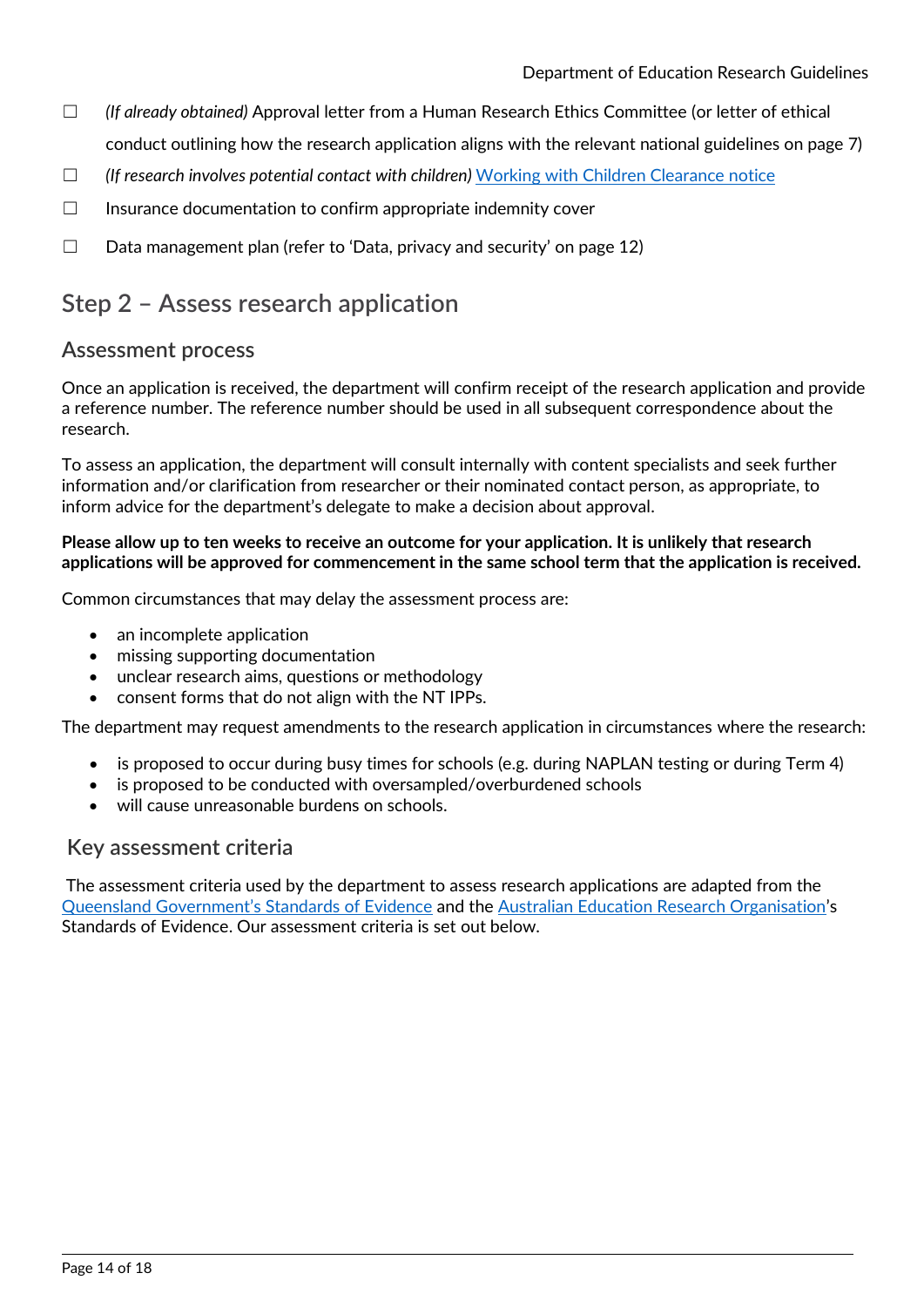| <b>KEY ASSESSMENT CRITERIA</b> |        |                                                                            |  |
|--------------------------------|--------|----------------------------------------------------------------------------|--|
|                                |        | Design                                                                     |  |
| <b>Quality design</b>          |        | $\Box$ Contributes to new knowledge                                        |  |
|                                | ப      | Measurable research aims, objectives and questions                         |  |
|                                | □      | Likely to provide conclusive evidence                                      |  |
|                                | П      | Valid/reliable measures                                                    |  |
|                                | $\Box$ | Limitations of design accounted for                                        |  |
|                                |        | Value                                                                      |  |
| <b>Value to participants</b>   | □      | Significant personal, social, cultural or economical value to participants |  |
|                                |        | (including students, staff, schools and the department)                    |  |
|                                | □      | Benefits of research extend beyond school and education system             |  |
| Alignment with                 | □      | Significant alignment with Education NT strategic plan                     |  |
| policy priorities              | ப      | Significant alignment with school priorities                               |  |
| <b>Scalability</b>             | $\Box$ | Findings are likely to be generalizable or have relevance across the NT    |  |
|                                | □      | Appropriate partnerships in place to support scaling                       |  |
| <b>Dissemination</b>           | $\Box$ | Appropriate dissemination strategy that includes dissemination with a wide |  |
|                                |        | range of stakeholders (including participants and the department)          |  |
|                                | $\Box$ | Participants have the opportunity to provide feedback on school level      |  |
|                                |        | reports (if appropriate)                                                   |  |
|                                |        | <b>Risk</b>                                                                |  |
| Level of                       | □      | Potential findings are of low risk to the department                       |  |
| risk/sensitivity               | ப      | De-escalation protocols in place for managing potential distress           |  |
|                                | $\Box$ | Appropriate support in place for participants in the event of potential    |  |
|                                |        | distress                                                                   |  |
|                                | □      | Power imbalances accounted for                                             |  |
| <b>Risk assessment and</b>     | □      | Comprehensive risk assessment                                              |  |
| mitigation                     | $\Box$ | Comprehensive risk mitigation strategy                                     |  |
|                                |        | Strong mitigation strategies for collection of sensitive information       |  |
| Time/resource                  | $\Box$ | Research conducted in participants own time                                |  |
| requirements                   | П      | Low administrative burden for schools                                      |  |
|                                | $\Box$ | Student learning not affected                                              |  |
|                                | □      | Staff workload not compromised                                             |  |
| Privacy                        |        |                                                                            |  |
| Privacy and data               | □      | Data is secure and only accessible by research team                        |  |
| security                       | ப      | Clear data storage, destruction/archiving method                           |  |
|                                | □      | Appropriate privacy processes                                              |  |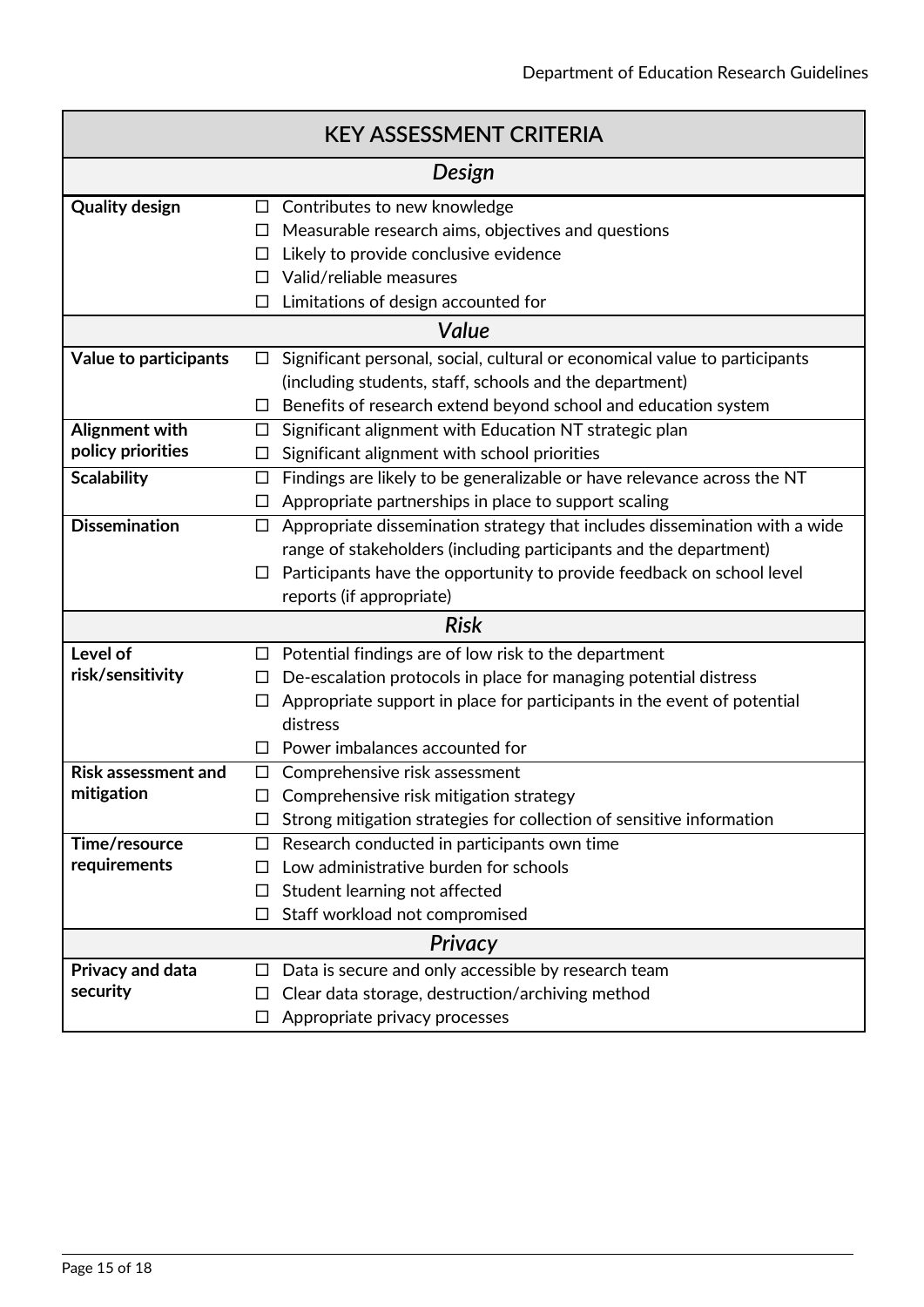# <span id="page-15-0"></span>**Step 3 – Communicate outcome**

**Following support from the department, the final decision on whether a school participates in research is at the discretion of the relevant school principal. The participation of each individual remains voluntary.**

### <span id="page-15-1"></span>**Letter of outcome**

All applicants will be advised of the department's decision via email. Possible outcomes include supported, conditionally supported and not supported.

- If a research application is **supported**, researchers can then approach school principals with their email of support to discuss the school's participation.
- If a research application is **conditionally supported**, researchers are requested to provide a response to the conditions outlined in the email within 14 days. If these conditions are met, the department will then provide confirmation of full support via email.
- If a research application is **not supported**, you will receive an email outlining the reasons why.

Emails of support are **valid for six months** after the report due date stated on the application form. If researchers have not commenced their research within this timeframe, a request to vary the research is required (refer to 'Requests for variations or extensions' on page 17).

# <span id="page-15-2"></span>**Step 4 – Obtain consent from school/s**

### <span id="page-15-3"></span>**Consent from school/s**

On receipt of a formal Letter of Support from the department, researchers can then obtain formal consent from the relevant school principals and individual participants using the approved participant information statements and consent forms.

#### **The final decision on whether or not to participate is at the discretion of each school principal and each consenting participant.**

Once consent from schools has been obtained, researchers must email the department at [researchapps.DET@education.nt.gov.au](mailto:Researchapps.DET@education.nt.gov.au) to provide a list of participating schools.

# <span id="page-15-4"></span>**Step 5 – Obtain data (data request only)**

### <span id="page-15-5"></span>**Data provision**

On receipt of confirmation of support from the department, researchers must email the Performance team at [stats.DET@education.nt.gov.au,](mailto:stats.DET@education.nt.gov.au) attaching the email of support, with a brief overview of data request requirements, including:

- What has been supported/scope of data
- Completed participant consent forms (if applicable)
- A copy of the research application form.

The Performance team will then work with the researcher regarding data provision. To enable a timely response, researchers ought to include the research application reference number in the email subject line to the Performance team.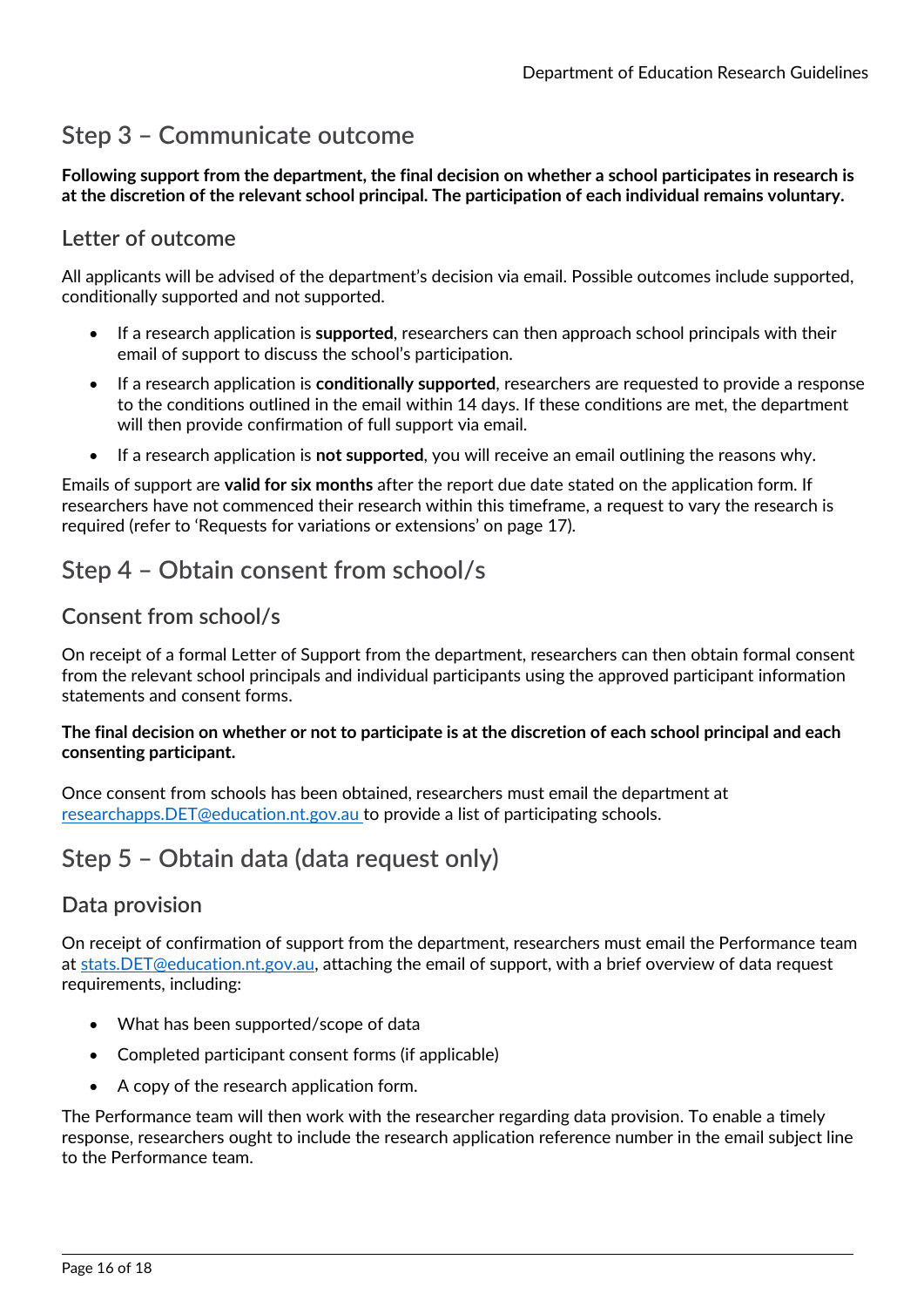# <span id="page-16-0"></span>**Step 6 – Undertake research**

# <span id="page-16-1"></span>**Undertaking research**

Researchers should undertake research as per their approved application. Researchers must advise the department as soon as possible of any changes to supported research.

# <span id="page-16-2"></span>**Step 7 – Request variation or extension (if required)**

### <span id="page-16-3"></span>**Variations and extensions**

Extensions, minor amendments and variations can be requested via email to the department for processing (see 'Key contacts' on page 13). Please include a description of amendments or reason for extension, any associated documentation that has been updated including ethics approval (if required) and changes to original timeframes such as the date of report submission. Examples include, but are not limited to:

- Change or addition of school/s
- Additional survey questions
- Changes to participant information statement or consent form
- Delay to report submission
- Additional data year or a change to a data request.

In most instances minor amendments are noted by the department's delegate and no further action is required. Significant changes may require an amended research application. Researchers are to contact the department to discuss significant changes to the research (see 'Key contacts' on page 13). It is important to note that some **changes may also require re-approval from the Human Research Ethics Committee**. Once amendments to ethics approval are re-approved, you are required to send a copy of the approval letter to the department.

# <span id="page-16-4"></span>**Step 8 – Monitoring**

### <span id="page-16-5"></span>**Monitoring research**

To enable research findings to contribute to school and system improvements, and the national education evidence base more broadly, the department plans to develop a searchable repository. It is intended for this repository to include all supported projects, with a summary and link to reports where applicable. The department may contact you to request an update on the progress of your research.

The department will also monitor the capacity of schools when they are engaged in research to oversee any unintended burden on schools.

# <span id="page-16-6"></span>**Step 9 –Reporting**

### <span id="page-16-7"></span>**Reporting**

It is expected that researchers submit publications (including journal articles), details of anticipated media coverage and final reports to [researchapps.DET@education.nt.gov.au](mailto:Researchapps.DET@education.nt.gov.au) at least one month prior to publication. Researchers must also submit any publications and final reports once the research is complete.